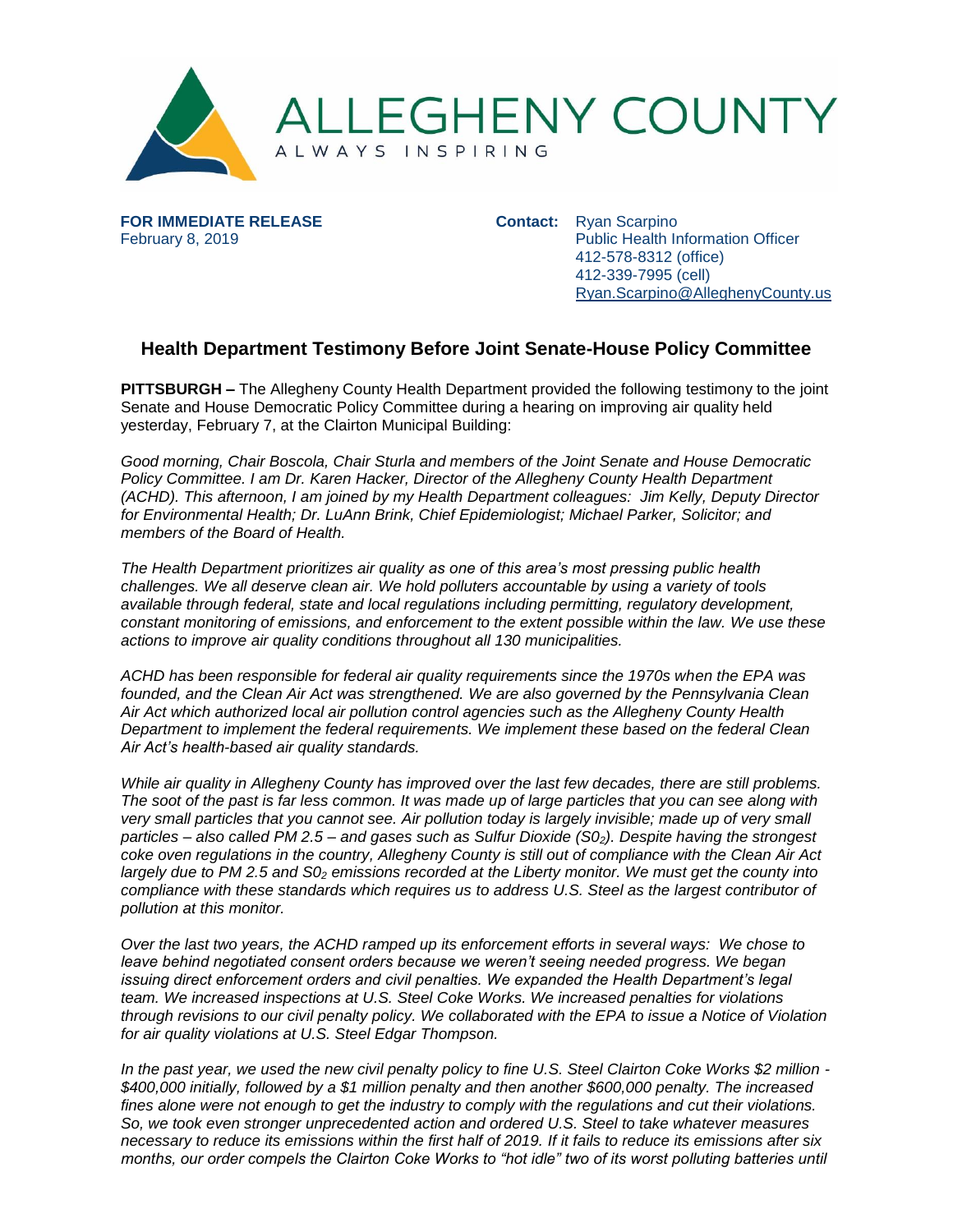*it meets the Department's requirements. "Hot idle" means the batteries stay hot, but there is no production. Under the law, U.S. Steel has the right to due process and has appealed the order and recent fines. Despite the appeal, no stay has been issued and the requirements of the order remain in place.* 

*We are operating under a new SO<sup>2</sup> state implementation plan – a plan designed to get the county into attainment with sulfur dioxide emissions. The plan is currently pending approval by the EPA. In addition, the state implementation plan for PM 2.5 to address non-compliance will be submitted this summer. Additionally, we are now proposing new coke oven rules to deal with fugitive emissions. U.S. Steel has hindered our progress by not providing information necessary for completing the regulatory analysis. Despite this, we plan to move forward and engage independent experts to revise the coke oven rules with or without U.S. Steel's input. Regulatory actions must be thoughtful if we are to see the desired improvement and they must be methodically developed and evidence-based in order to survive any legal challenge.*

*Mr. Jim Kelly, Deputy Director of Environmental Health will now walk you through the events immediately following the fire at U.S. Steel as they evolved.*

*Before I begin, please allow me to define a few terms to inform this conversation:*

- *S0<sup>2</sup> - sulfur dioxide is a gas that is a respiratory irritant at high concentrations.*
- *S0<sup>2</sup> Standard was established in 2010 and is the existing health-based standard. It is 75 parts per billion based on the 3-year average of the 99th percentile of the yearly distribution of 1-hour daily maximum concentrations.*
- *S0<sup>2</sup> exceedance is a day with at least one 1-hour S0<sup>2</sup> average of > 75 PPB*
- *Desulfurization is the process of removing sulfur from the coke oven gas stream*
- *Hot idling means that the batteries that make coke remain hot but are not producing*
- *Air Quality Episode is an unexpected event such as a major breakdown causing air quality issues*
- *Poor dispersion is when air near the ground is cold with warmer air above acting as a "lid" on the valley, holding emissions down and preventing their spreading out.*

*The timeline from the fire at the Clairton Coke Works is as follows:*

- *At about 4:30 AM on December 24th, there was a fire at the U.S. Steel Clairton Plant. U.S. Steel called ACHD to report a breakdown of equipment at about 5:00 AM. The only information given the department regarding the fire was during a call later in the morning to the Air Quality Program Manager that Control Rooms 5 and 2 were shut down for the safety of the employees and equipment. U.S. Steel also indicated that natural gas was being substituted for coke oven gas to reduce emissions and flaring was also initiated to improve dispersion of pollution.*
- *The department posted information about the fire on our Facebook page that day and the public was advised of the potential for air quality issues. The post noted that we had not yet seen any exceedance of air quality standards following the fire.*
- *The first SO<sup>2</sup> exceedances at the Liberty monitor were observed after the fire on December 26 and December 28 at the Liberty monitor. This is a monitor at South Allegheny High School that gives the most direct measurement of emissions from the Clairton Plant. At this time, the exceedances were not considered unusual because occasional exceedances of S0<sup>2</sup> can often be seen when there is poor air dispersion. Last year, we had 11 exceedances and in 2017, there were 18. All of them occurred during normal operation of the plant in similar ranges of 76-171 ppb and were not associated with any breakdowns.*
- *On December 31, U.S. Steel provided a mandatory 7-day follow-up breakdown report. Breakdown reports are required by the plant's permit to give the department an assessment of equipment*  failure and includes the cause, what emissions are released, how to reduce the emissions and *when the equipment will be repaired. The report indicated that amount of emissions was considered "light to moderate." The report also indicated that the time for the facility to be back in operation was "hours."*
- *There were additional sulfur dioxide exceedances at the Liberty monitor on January 2 and 3. On January 4, the Director was informed, and the department requested a conference with Clairton*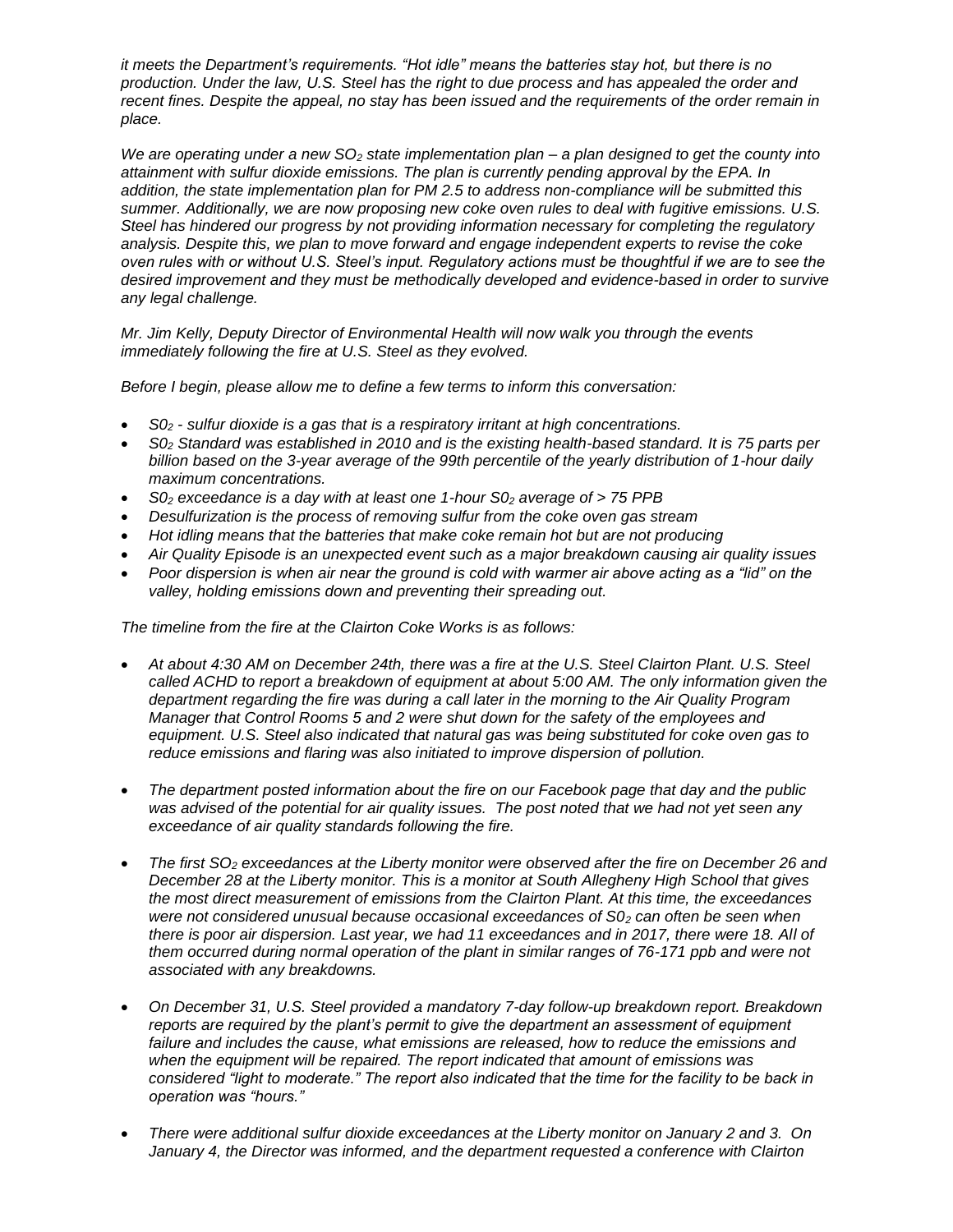*plant officials. This was also the day that U.S. Steel was able to enter the building as it had sustained significant structural damage which required a crane to lift the roof. U.S. Steel informed the department that the damage from the fire would render the sulfur removal process (desulfurization) inoperable and the condition would possibly last for a significant length of time. The Health Department then prepared to issue a public notice that there was a risk for additional SO<sup>2</sup> exceedances. The department also prepared to order U.S. Steel to extend coking times; however, U.S. Steel reported that they were already undertaking several important and effective mitigation measures. They had already extended coking times at multiple batteries, thus reducing the amount of coke oven gas produced. The use of natural gas was also expanded and was now being used in significant quantities in the boilers on this day. We considered the use of natural gas in the boilers as an important step because emissions from the boilers have been shown to have a large impact on the SO<sup>2</sup> emissions at the Liberty monitor. Flaring was also still being used to dilute the impact of sulfur dioxide.* 

- *Given the extent of the emission mitigation efforts, the department expected that this approach*  would significantly improve the situation. We also required U.S. Steel to provide regular reports of *any fire-related activity and required additional mitigation strategies to be implemented in case of further exceedances. There were, in fact, no exceedances from January 4-7.*
- *On January 8, there were two more exceedances at the Liberty monitor. At this time, the department determined that despite the mitigation efforts, there would continue to be some level of risk for additional exceedances. Out of an abundance of precaution, the Health Department issued a formal public health alert on January 9, recommending that Mon Valley residents, especially those that may be sensitive to sulfur dioxide, limit their outdoor activities while repairs are being made to the factory.*
- *The department was prepared to issue an order to further extend coking times; however, U.S. Steel immediately implemented additional required mitigation strategies including further extending coking times and increasing the use of natural gas. These efforts were more than what we would*  have required. To date, there have been no further exceedances at the Liberty monitor; however, *the recent exceedance at the North Braddock monitor is of concern due to the flaring at Irvin. Once information concerning this exceedance has been analyzed, an appropriate enforcement action will follow – as we announced earlier this week.*
- *ACHD is still reviewing all possible enforcement options for permit related violations. The extent of the violation penalties can only be assessed after the incident concludes. Once the problem is fixed and the Health Department can evaluate this incident, the company faces civil penalties for permit and Article XXI Air Pollution Control violations.*

*A few important points about the event and the effect on health by Dr. LuAnn Brink:*

- *After the fire, the exceedances of sulfur dioxide recorded at the Liberty monitor were very brief.*
- *In the Code of Federal Regulations, which represents the peer-reviewed literature used to create the 1-hour rule, they have determined 400 ppb as the level at which an uncompromised group*  have moderate changes in lung function, and 200 ppb as the lowest threshold at which some *vulnerable individuals have lung function changes.*
- *At no time did the sulfur dioxide levels recorded at the Liberty monitor approach levels indicative of an emergency (800 ppb for a 24-hour period)*
- *The January 9 alert was issued out of an abundance of caution and was intended to make sensitive populations aware of the chance for higher than normal sulfur dioxide in the coming days while U.S. Steel finalized their mitigation strategies. As you are aware, there have been no additional exceedances since January 8 at the Liberty monitor.*
- *We conducted an analysis of emergency department visits for asthma before and after the fire. This is also known as syndromic surveillance and is used by health departments all over the country to examine the impact of events. This analysis determined that there were an equal number of emergency department visits in each time frame.*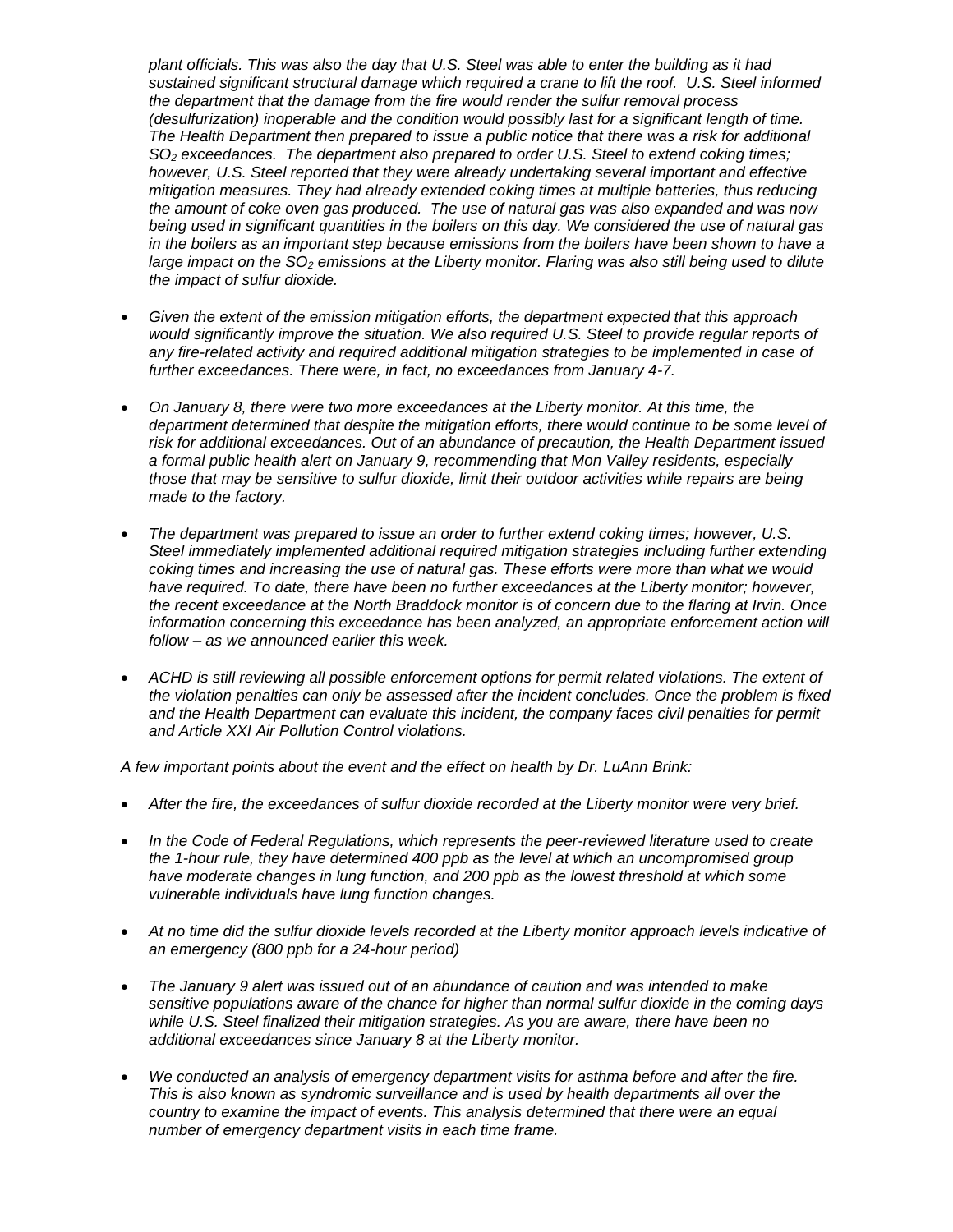- *Given that many residents may not be able to go to an emergency department, we have also looked at "Smell Pittsburgh" and complaints called into our department. These were also equal before and after the incident.*
- *We do not have access to visits that occur at primary care facilities so there is always more to discover.*

*Since the alert, the Health Department has been monitoring the repair process and the air quality. ACHD was able to enter the building on January 11 only after taking safety training given the risks of entering the damaged building. The Health Department has provided extensive information to the public. Our monitoring data has always been available on the website and now we have recommitted to increased public reporting with weekly updates, daily information on our Facebook and website, and*  daily air quality updates distributed via the Allegheny Alert public notification system. We want *residents throughout the county to have access to reliable information on air quality in a timely manner and we recognize that we can always improve.* 

*We have also:* 

- *Held regular meeting with advocates. Since this incident, we have had two phone calls with air advocates to share details of the fire and resulting actions, answer questions and get recommendations for additional communication*
- *Distributed a sulfur dioxide fact sheet to providers and residents*
- *Conducted outreach to pediatricians and school nurses to explain the situation and provide general information and resources*
- *Monitored emergency room visit data relative to respiratory health and found no unusual activity*
- *Provided updates for projected poor air dispersion days on our Facebook page and through Allegheny Alerts*
- *Encouraged U.S. Steel to provide public information*
- *Participated in the January 22 Clairton town meeting hosted by city officials to share information directly with area residents*

*Earlier this week, our Air Quality program installed a sulfur dioxide monitor at the Clairton Education Center. Hourly readings from this monitor are already available on our website. In the coming weeks, we will be installing a second sulfur dioxide monitor in the Mon Valley near U.S. Steel's Irvin Works, where coke oven gas is currently being flared. We also plan to install a benzene monitor near the Irvin Works to assess any benzene risks to local residents.* 

*In summary, the Allegheny County Health Department will continue to be proactive and aggressive to improve air quality in our county, as our actions indicate. We will continue to improve our communication via our current strategies through additional opportunities such as mobile phone applications and direct communication with citizens, municipal leaders and legislators.* 

*Since this most recent incident in Clairton, we have been asked about additional tools and resources that would be helpful in improving our region's air quality. We have been working with the Pennsylvania Department of Environmental Protection and legislative staff on these issues, and are happy to share our recommendations with you here today:*

- *Update existing air pollution episode criteria in state code, which hasn't happened since 1990 by reevaluating levels for stages of alerts and emergencies based on the most recent information from EPA along with specific actions by regulatory agencies;*
- *Provide stronger regulations to allow for immediate shut-downs of any contributing industry if clean air standards are exceeded at monitors;*